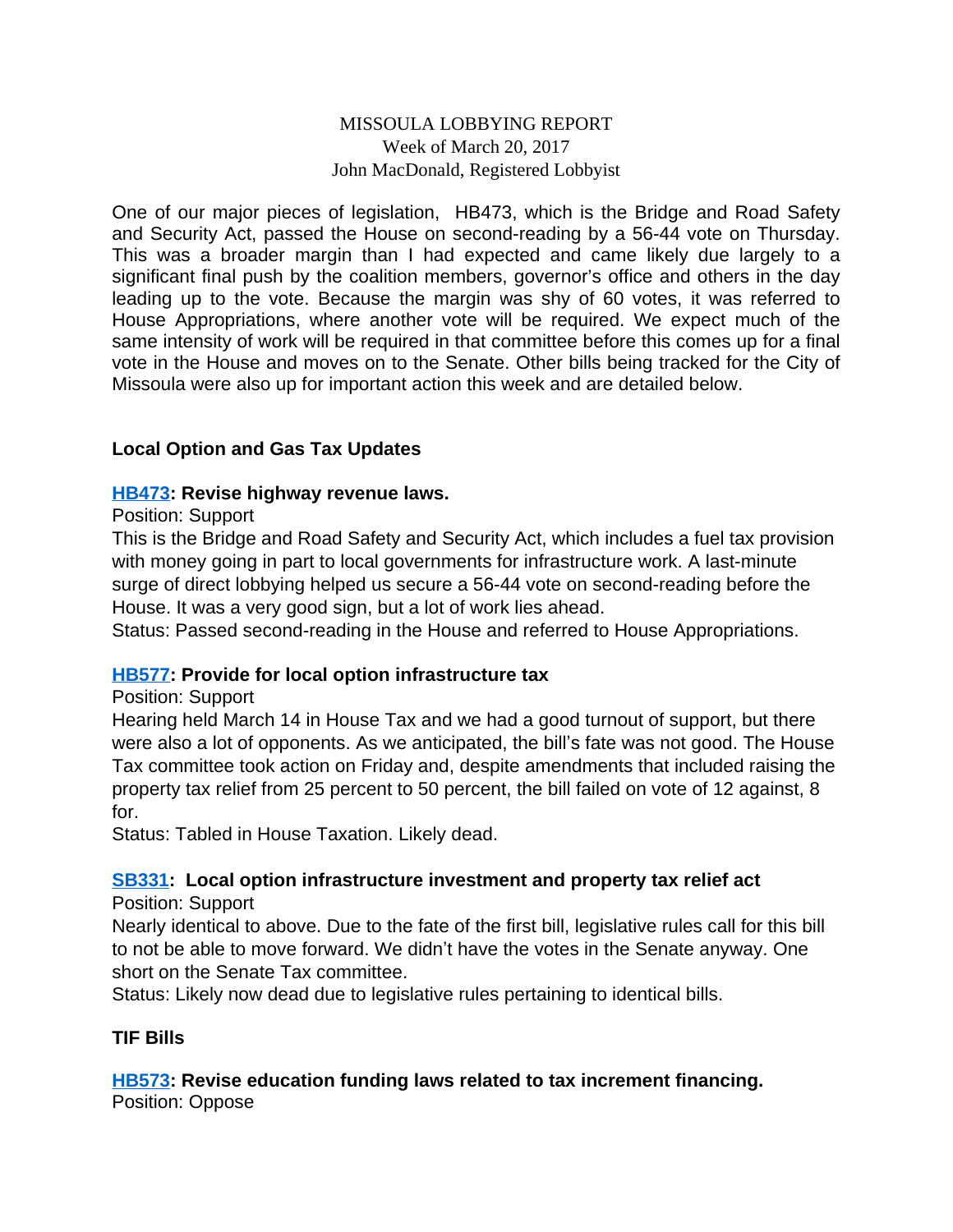This bill would remove the 95 school mills from the TIF calculation, but only for TIFS in urban renewal districts or REDDS established on or after the effective date. A BAD bill. We worked this one pretty hard and believed it would be tabled, but it got out of committee and passed the House. We are working on amendments on the Senate side. Status: Passed the House. Transmitted to the Senate. No hearing set yet.

## **[HB413](http://laws.leg.mt.gov/legprd/LAW0210W$BSIV.ActionQuery?P_BILL_NO1=413&P_BLTP_BILL_TYP_CD=HB&Z_ACTION=Find&P_SESS=20171): Revise laws related to use of TIF financing.**

#### Position: Oppose.

From MLCT: The bill provides for a recapture provision if building improvements are made with TIF funds. If controlling stock or other equity interest in the building is sold, leased, or transferred within 5 years of the TIF funded improvements, 100% of the funds must be paid back; 80% if within 6 years; decreasing by 20% each year thereafter. No recapture after 10 years; no recapture if ownership conveyed to a governmental entity. (2) The bill provides for a direct court review of any decision made under Title 7, Chapter 15, Parts 42 or 43 by any taxpayer or taxing jurisdiction. Kelly Lynch with the League has worked this bill very hard and believes Essman will agree to table this bill in committee and some reporting issues will become part of SB27. Status: TABLED in committee. Likely dead.

# **[SB27](http://laws.leg.mt.gov/legprd/LAW0210W$BSIV.ActionQuery?P_BILL_NO1=27&P_BLTP_BILL_TYP_CD=SB&Z_ACTION=Find&P_SESS=20171): Amend TIF laws related to public hearings and reporting.**

Position: (Changed) Support Amended Version

As amended in Senate, requires the local government's annual financial report under 2-7- 503 to include a report of the financial activities related to TIF; requires public meeting and opportunity for comment on all matters before the urban renewal agency board; requires the TIF annual report under 7-15-4237 to "describe the public purpose of expenditures of tax increment and how the expenditures meet the goals of the urban renewal plan or comprehensive development plan (TEDD).

Status: Passed the House with amendments. Returned to the Senate.

# **[HB396](http://laws.leg.mt.gov/legprd/LAW0210W$BSIV.ActionQuery?P_BILL_NO1=396&P_BLTP_BILL_TYP_CD=HB&Z_ACTION=Find&P_SESS=20171): Revise laws related to tax increment financing**

Position: Support.

Replacement bill for HB 250. MACO, MTSBA, and League drafted amendment language to HB 250 that would remove veto vote but require that city meet and confer with county and school district before creating plan with TIF, adding TIF to existing plan, or bonding. Met with Grubbs 1/30 to review proposed amendments; new bill title needed to make amendments, Rep Grubbs tabled HB250 and replace with HB 396 with the amendments previously approved

Status: Passed both House and Senate.

# **[HB30:](http://laws.leg.mt.gov/legprd/LAW0210W$BSIV.ActionQuery?P_BILL_NO1=30&P_BLTP_BILL_TYP_CD=HB&Z_ACTION=Find&P_SESS=20171) Remove voted levies approved after creation of TIF from tax increment provision**

Position: Neutral (changed from Oppose)

Another bill from the RTIC. We let this one go as part of an agreement.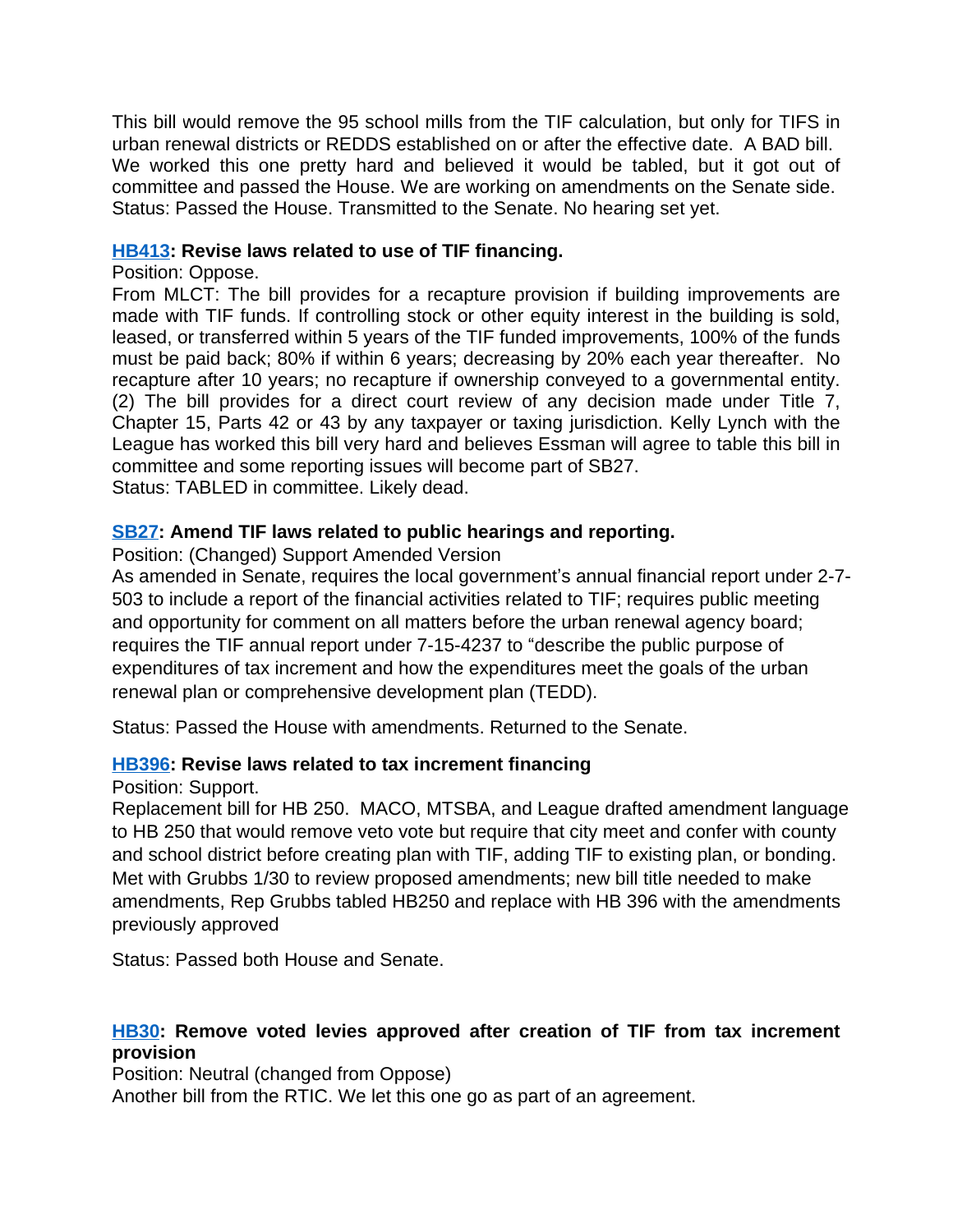Status: Passed Senate.

#### **[HB359](http://laws.leg.mt.gov/legprd/LAW0210W$BSIV.ActionQuery?P_BILL_NO1=359&P_BLTP_BILL_TYP_CD=HB&Z_ACTION=Find&P_SESS=20171): Limit tax increment financing revenue to local mills.**

Position: Oppose.

Terrible bill that would limit TIF revenue to local mills only, removing mills collected on behalf of school districts, mills supporting elementary and high school retirement obligations, public school equalization mills, u-system mills and permissive levies. Status: TABLED IN House Tax.

#### **[HB411](http://laws.leg.mt.gov/legprd/LAW0210W$BSIV.ActionQuery?P_BILL_NO1=411&P_BLTP_BILL_TYP_CD=HB&Z_ACTION=Find&P_SESS=20171): Limiting use of TIF money. (Façade bill)**

Position: Oppose Adam Hertz's bill dealing with concerns about TIF money being spent on private businesses within TIF Districts. Chris Behan testified on behalf of the city. Status: TABLED in House Tax.

# **[HB134](http://laws.leg.mt.gov/legprd/LAW0210W$BSIV.ActionQuery?P_BILL_NO1=134&P_BLTP_BILL_TYP_CD=HB&Z_ACTION=Find&P_SESS=20171): Revise school funding related to facilities**

Position: Neutral (CHANGED from oppose)

HB 134 originally would have removed the 95 school mills from the TIF calculation, redirecting it to fund school facility improvements through the state's Quality Schools Facility Grant Program. Essman agreed to an amendment to take that provision out of the bill and we remove our opposition.

Status: Amended version passed House Education.

#### **[HB250](http://laws.leg.mt.gov/legprd/LAW0210W$BSIV.ActionQuery?P_BILL_NO1=250&P_BLTP_BILL_TYP_CD=HB&Z_ACTION=Find&P_SESS=20171): Require county and school district approval for adoption of TIF provision** Position: Oppose. (Amendments may be offered)

The league worked with the sponsor to table this in favor of a new version. (See HB396) Status: House Local Government TABLED.

# **[HB403](http://laws.leg.mt.gov/legprd/LAW0210W$BSIV.ActionQuery?P_BILL_NO1=403&P_BLTP_BILL_TYP_CD=HB&Z_ACTION=Find&P_SESS=20171): Revise TIF laws to require remittance if increment exceeds certain level.**

Position: Oppose.

This bill would require remittance of all incremental taxable value of one or more urban renewal districts in excess of 5 percent of the municipality's total taxable value, except for any revenue already pledged to the repayment of bonds.

Status: No action taken since Feb. 9 hearing. Also likely to be part of a study bill and won't move forward.

#### **[SB34](http://laws.leg.mt.gov/legprd/LAW0210W$BSIV.ActionQuery?P_BILL_NO1=34&P_BLTP_BILL_TYP_CD=SB&Z_ACTION=Find&P_SESS=20171): Amend laws related to an urban renewal agency board of commissioners** Position: Oppose

John Hoeven bill that would have required appointment of representatives from schools and county commissioners on boards. Originally passed, but the sponsor called the bill back and no action has been taken.

Status: Likely dead. Sitting in committee without further action.

#### **[SB130:](http://laws.leg.mt.gov/legprd/LAW0210W$BSIV.ActionQuery?P_BILL_NO1=130&P_BLTP_BILL_TYP_CD=SB&Z_ACTION=Find&P_SESS=20171) Revise tax increment finance laws**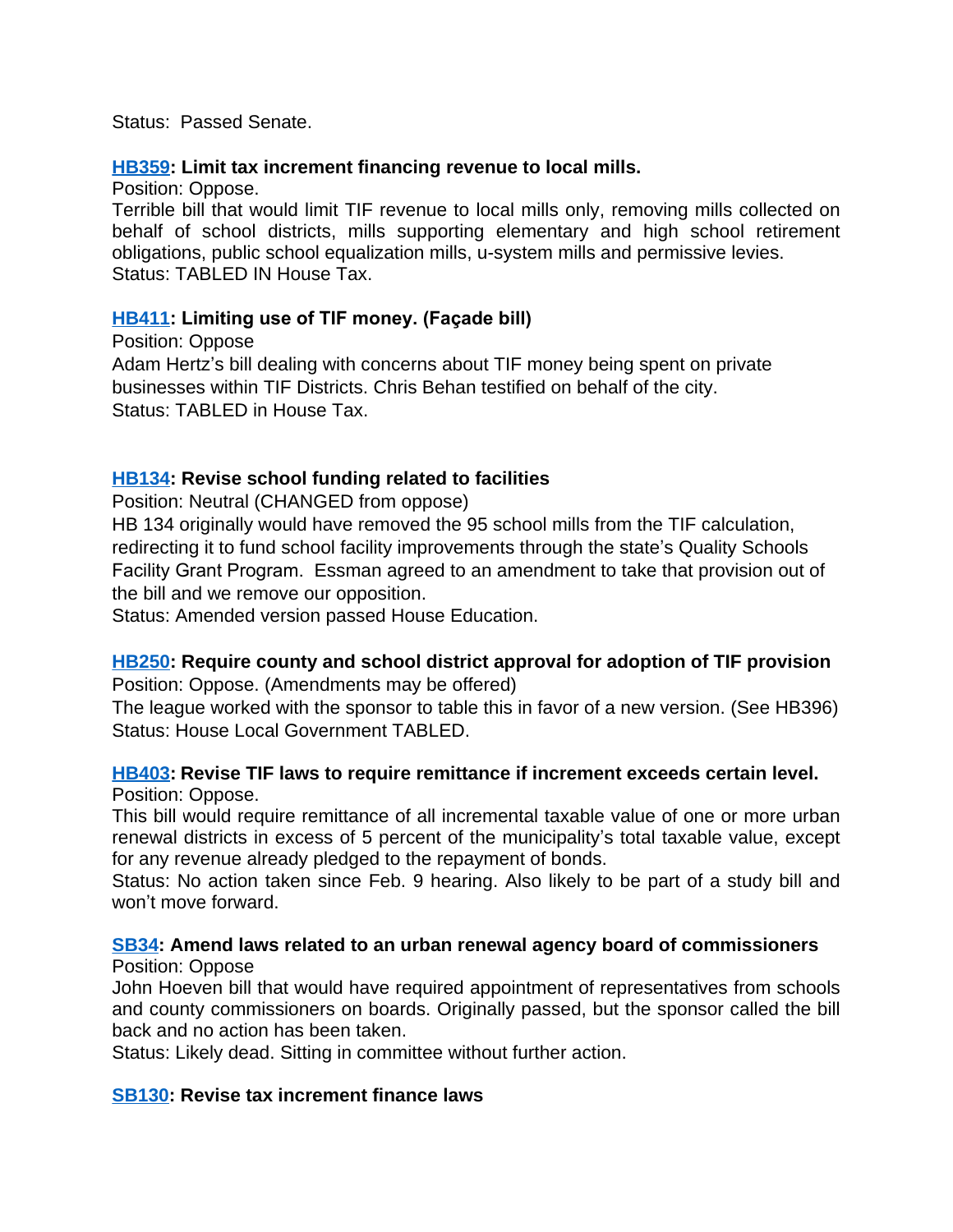Position: Support

Would have allowed TIF expenditures for energy efficiency in certain projects. Status: Died on a tie vote in committee. Likely dead.

#### **NEW BILLS:**

#### **[SB330:](http://laws.leg.mt.gov/legprd/LAW0210W$BSIV.ActionQuery?P_BILL_NO1=330&P_BLTP_BILL_TYP_CD=SB&Z_ACTION=Find&P_SESS=20171) Provide for property assessed clean energy financing.**

Position: Support

This bill was the authorizing legislation for PACE in Montana. We supported and I provided brief testimony at the hearing. Lots of opponents, however, who pointed out some flaws in how the bill was put together.

Status: TABLED in Committee

#### **[HB611](http://laws.leg.mt.gov/legprd/LAW0210W$BSIV.ActionQuery?P_BILL_NO1=611&P_BLTP_BILL_TYP_CD=HB&Z_ACTION=Find&P_SESS=20171): Generally revise state laws related to immigration and refugees.**

Position: Likely Oppose, but need to review.

SK Rossi with the ACLU made us aware of this bill March 17. It essentially prohibits local governments from enacting any "sanctuary"-type legislation or addressing immigration or refugee issues.

Status: Hearing scheduled for March 27.

#### **[HB609](http://laws.leg.mt.gov/legprd/LAW0210W$BSIV.ActionQuery?P_BILL_NO1=609&P_BLTP_BILL_TYP_CD=HB&Z_ACTION=Find&P_SESS=20171): Generally revise privacy laws concerning protected facilities.**

Position: Opposed.

House Judiciary hearing March 23 was a train wreck. Chair allowed only 20 minutes for each side and we witnesses were cut off before we could provide any testimony. I submitted written testimony. The chair did not allow questions from the committee. Questionable actions by the committee chair at best.

Status: Awaiting executive action.

#### **OTHER BILLS:**

.

#### **[SB189:](http://laws.leg.mt.gov/legprd/LAW0210W$BSIV.ActionQuery?P_BILL_NO1=189&P_BLTP_BILL_TYP_CD=SB&Z_ACTION=Find&P_SESS=20171) Revise protest provisions for special districts**

Position: Oppose.

This is Sen. Regier's bill that would revise protest provisions for special districts. It's a bad bill in that all (and only) returned ballots would be counted. If 100 property owners are in a proposed district only ten return the letter and ONE of them protests, the 10 percent threshold is immediately met. If only two people returned a ballot and ONE protested, a 50 percent threshold is met and no action could be taken for two years. It's unworkable. We attempted to get an amendment on the House floor, but it failed. This bill survived third-reading. We'll need to discuss possibility of a governor veto. Status: Passed both House and Senate.

#### **[SB188:](http://laws.leg.mt.gov/legprd/LAW0210W$BSIV.ActionQuery?P_BILL_NO1=188&P_BLTP_BILL_TYP_CD=SB&Z_ACTION=Find&P_SESS=20171) Revise authority to create special districts.**

Position: Oppose.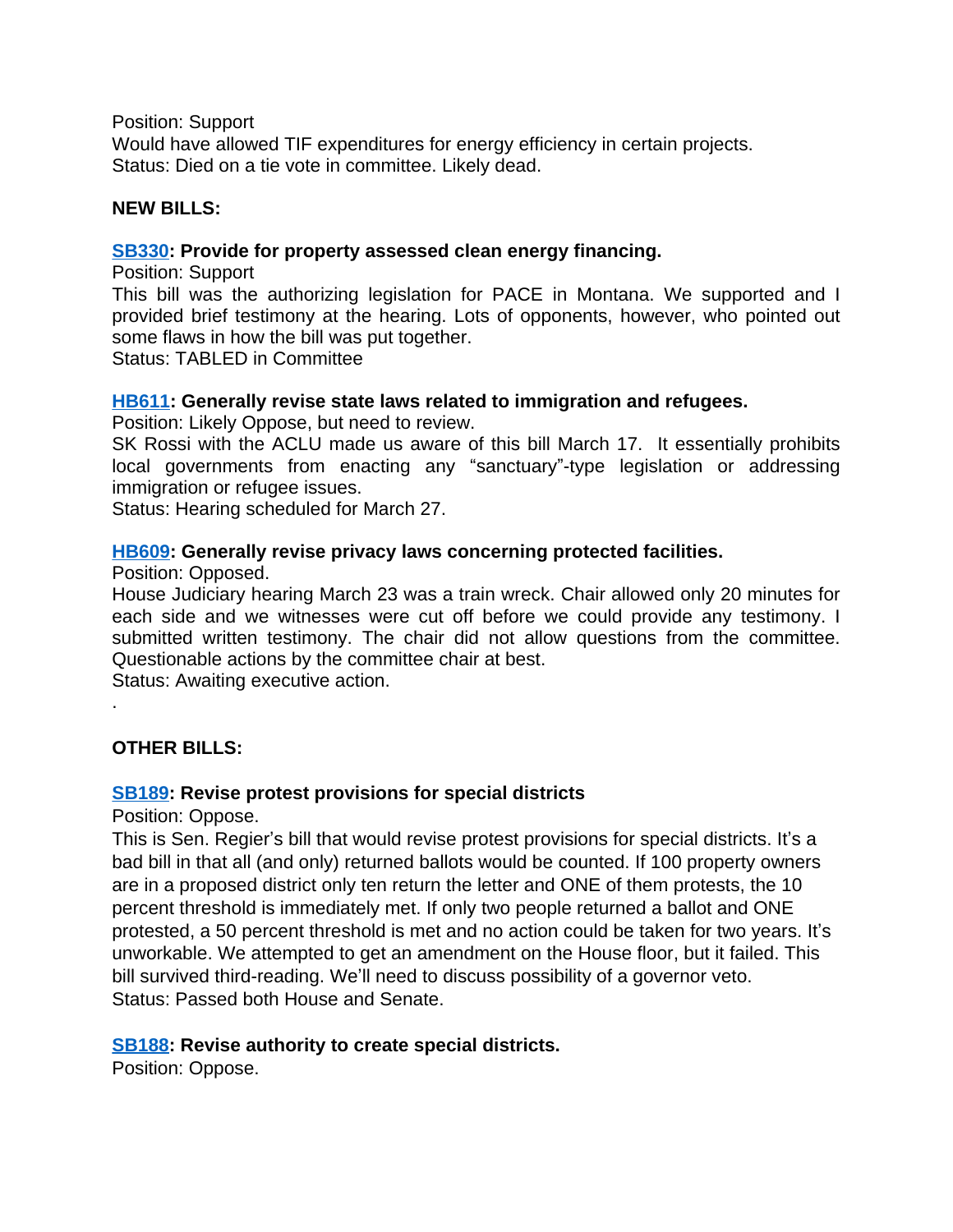This was a companion bill to SB189 that would have decimated the ability to create special districts. We opposed along with the League on the Senate side and got it killed. Status: TABLED in committee.

## **[SB250:](http://laws.leg.mt.gov/legprd/LAW0210W$BSIV.ActionQuery?P_BILL_NO1=250&P_BLTP_BILL_TYP_CD=SB&Z_ACTION=Find&P_SESS=20171) Revise laws related to prosecutorial immunity.**

Position: Support. MacDonald testified in favor Status: Passed Senate. Scheduled for hearing in House Judiciary March 28.

# **[HB463](http://laws.leg.mt.gov/legprd/LAW0210W$BSIV.ActionQuery?P_BILL_NO1=463&P_BLTP_BILL_TYP_CD=HB&Z_ACTION=Find&P_SESS=20171): Prohibit chronically incapacitated substance abuse in public places.**

Position: Support (Due to local control component) Request from Billings. A similar idea last session ran into roadblocks. Billings is asking for the city's support. We are reviewing. Status: TABLED in Committee

## **[HB422](http://laws.leg.mt.gov/legprd/LAW0210W$BSIV.ActionQuery?P_BILL_NO1=422&P_BLTP_BILL_TYP_CD=HB&Z_ACTION=Find&P_SESS=20171): Generally revising laws related to local government; withholding or offsetting entitlement share payments to local government under certain circumstances.**

Position: Neutral/Monitor

Discussed with Engen and Bickel. This bill comes out of a situation in Glacier County that legislators want to address statutorily. The MLCT has been involved in crafting this to ensure it is very narrow and won't impact cities that are compliant. We will monitor.

Status: Passed the Senate and returned to the House.

#### **[HB417](http://laws.leg.mt.gov/legprd/LAW0210W$BSIV.ActionQuery?P_BILL_NO1=417&P_BLTP_BILL_TYP_CD=HB&Z_ACTION=Find&P_SESS=20171): Generally revise laws related to non-discrimination**

Position: Support/Monitor Status: TABLED in committee.

#### **[HB294](http://laws.leg.mt.gov/legprd/LAW0210W$BSIV.ActionQuery?P_BILL_NO1=294&P_BLTP_BILL_TYP_CD=HB&Z_ACTION=Find&P_SESS=20171): Encourage accessible playgrounds across the state.**

Position: Support/Monitor Status: Awaiting executive action in Senate Finance and Claims.

## **[SB106:](http://laws.leg.mt.gov/legprd/LAW0210W$BSIV.ActionQuery?P_BILL_NO1=106&P_BLTP_BILL_TYP_CD=SB&Z_ACTION=Find&P_SESS=20171) Revise laws related to use of certain chemical de-icers on Montana highways.**

Position: Oppose.

MacDonald testified against bill in Senate Finance and Claims after also testifying opposed in Senate Highways and Transportation. It was referred to Senate Finance and Claims, where it was tabled.

Status: TABLED in committee.

# **[HB94:](http://laws.leg.mt.gov/legprd/LAW0210W$BSIV.ActionQuery?P_BILL_NO1=94&P_BLTP_BILL_TYP_CD=HB&Z_ACTION=Find&P_SESS=20171) Generally revise public safety officer standards/training council laws.**